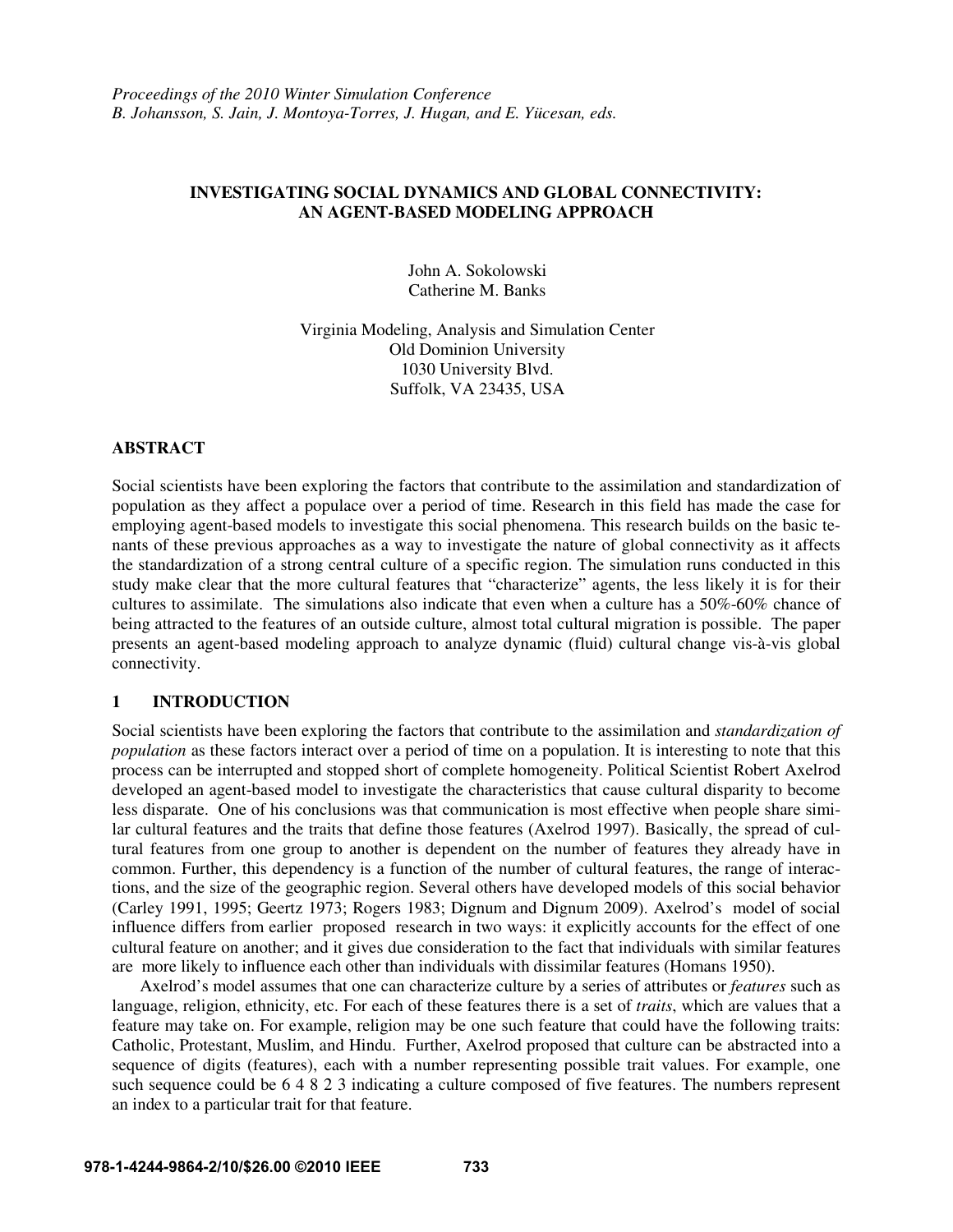The Axelrod model also included a geographic distribution of agents on a square grid with each grid square representing a homogeneous village characterized by this digit sequence. Each site was allowed to interact with its immediate neighboring cells to the north, south, east, and west of it. The chance of interaction by this cell with one of its neighbors is proportional to its cultural similarity as represented by the sequence of digits. If an interaction occurred, then the active cell would take on the trait of one of the features that was different in the culture of one of its randomly chosen neighbors. What emerged from these interactions were regions of shared culture. In many cases more than one stable region emerged. The number of emerging regions decreased with an increasing number of features while the number of emerging regions increased with an increasing number of traits per feature. Axelrod's model also showed that with increasing ranges of interaction came fewer stable regions, which implied that cultural convergence was easier when interactions occur at greater distances. Size of territory was also varied but produced no substantial difference on the number of stable regions. Therein is a constraint in the model: the Axelrod model encapsulates local interactions only—it does not address the possible effect of global interactions (connectivity) on the merging cultures.

To counter that constraint Gonzalez-Avella adapted Axelrod's model to include global as well as local coupling (Gonzalez-Avella et al. 2006). This model also incorporated the concept of *global coupling* which has been considered as representative of the influence of mass media across cultures (Shibanai, Yasuno, and Ishiguro 2001). In the Gonzalez-Avella model a vector field was added to the Axelrod model, which was treated as an additional neighbor to each geographic agent cell. The strength of the field was given by a constant parameter that measured the probability of interaction between a randomly chosen cell and the vector field.

The Gonzalez-Avilla model distinguished three types of fields. The first type represented an *external field* that was spatially uniform and constant over time. It was meant to represent a specific cultural state being imposed by a controlled mass media on all cells of the model. The second type, called a *global field*, was spatially uniform but allowed to vary over time. In the context of social dynamics this field contained the predominant trait in each cultural feature and it could represent a global media influence that has the potential of affecting every agent cell in a time-varying manner. The third type was a *local field* meant to represent local mass media conveying local cultural trends among immediate neighbors. In the context of Axelrod's model, the Gonzalez-Avilla experiment showed that the external and global mass media representations had similar effects on the social system. Namely, when the probability of interaction was sufficiently large, mass media actually contributed to cultural diversity. It was only efficient at producing cultural homogeneity in conditions of weak coupling. Local mass media effects were more effective in producing uniformity than the other two types.

Both Axelrod and Gonzalez-Avella *et al*. made a viable case for employing agent-based models to investigate this social phenomena. Hence, the work contained in this paper builds on the basic tenants of their approaches as a way to investigate the nature of global connectivity as it affects a strong central culture of a specific region. The method used in this paper is similar to the *external field* model (Gonzalez-Avella) described above. However, it is unique to that model approach and the original Axelrod approach in that it represents cultural traits by a *measuring scale* and not by specific enumerated sets. The measuring scale will serve to measure cultural disparity. This type of measurement methodology allows for fluidity to express the adoption (or adaptation) of traits as well as the reversal or recession of those traits. As such, the focus of this research is to introduce an evolutionary model that can represent the affects of global connectivity on cultural disparity. (As such, local influences will not be a component of this model.)

 Also new to this study is the introduction and application of the concept *standardization of population.* The authors define standardization of population as a general population's gradual and evolutionary acceptance via adaptation or adoption of norms introduced from external influences be they social, political, cultural, religious. Standardization can take place by direct and indirect means. For example, a direct means could involve the use of hard power to initiate a revolution as a means of displacing the current government to make way for a different form of rule: *i*.*e*., remove the dictator to introduce and educate for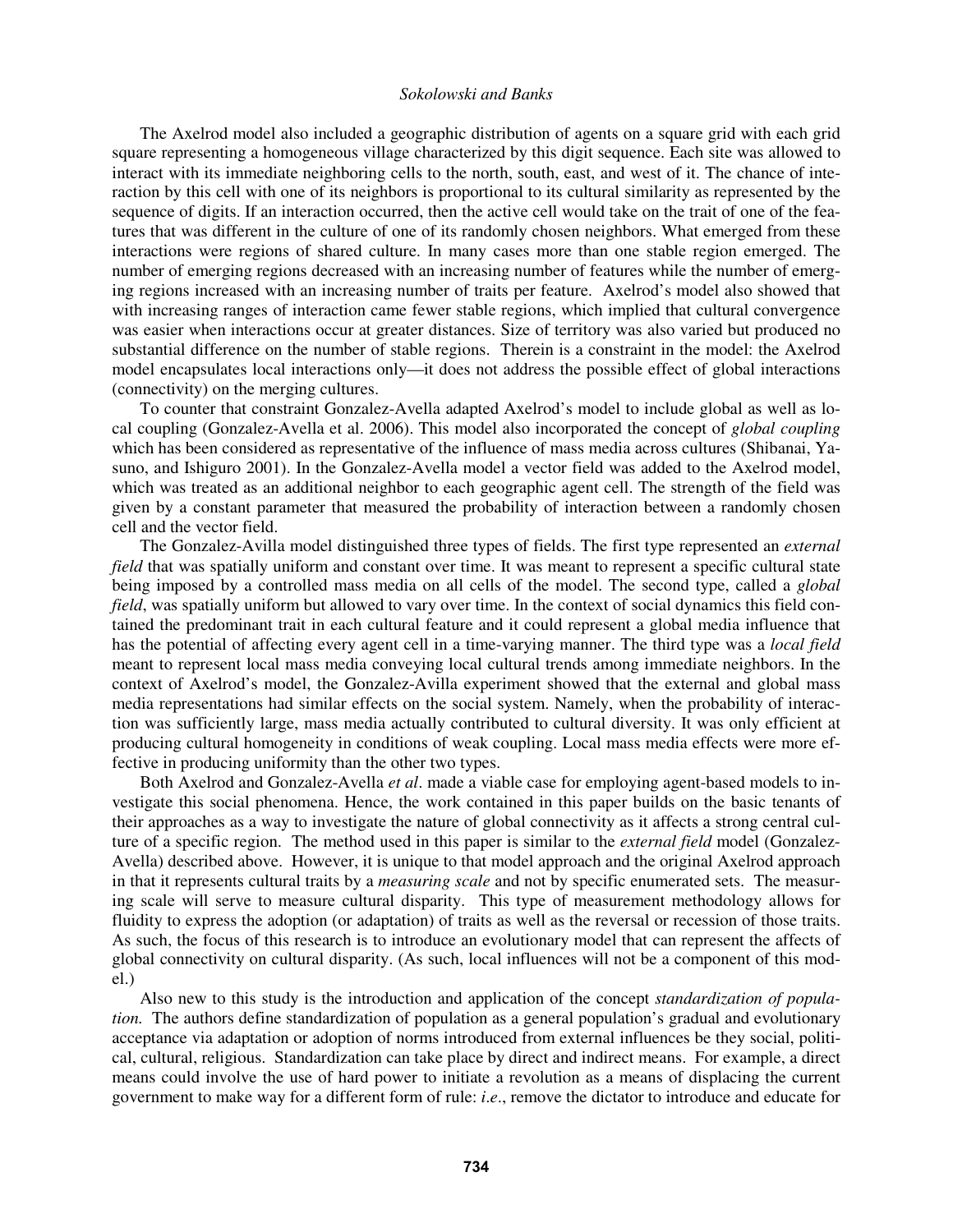a democratic means of governance so that the general population comes to understand how and why this form of government could serve them more effectively. This direct means is premised on the hard power of the culture seeking to influence the population. A less pronounced direct means of standardization can come from within the culture itself as its political, social, and religious leaders seek to reconcile a disparate population: *i.e*., various tribal leaders endeavoring to cooperate for the greater good of the state or region. This can be done internally without external influences with the goal of ceasing hostilities and/or poor relations among groups that share various traits within a feature.

 Indirect means of standardizing a population usually comes in the form of soft power, or the ability to obtain what one wants through co-option and attraction (Nye 2004). Often, the strength of soft power lies in the depth of desire a population *ripe for influence* has for the traits of another feature. For example, a once closed-society like Japan became ripe or desirous of certain traits in the feature, western culture. Twice in its modern history (1850s and 1980s) Japan conducted a quick integration of western (many American) traits. The ability to quickly absorb via direct adoption of some American standards proved the Japanese desire to look, think, and feel western. What was not adopted was adapted; accordingly, a walk through busy Tokyo entails a reflection of many things American. Thus, direct or indirect means of standardizing a population can include overt or covert activities, hard power or soft power.

Another indirect means of standardizing a population is found in the telecommunications capability that has fast-tracked the networking of societies at every level: local, national, regional, global. This is another form of soft power that contributes to the global connectivity the world has been experiencing during the past two decades. Just two decades ago the term globalization replaced the Cold War word *internationalism* in that borders became less meaningful as economies and communications saw the need for transparency. Today, globalization has entered the period of *global connectedness* because more than just goods cross borders—ideas and information seem to effortlessly make their way into the hands of "connected" citizens who have access to internet capability. A *Global 2.0* world now exists and it is transforming (directly or indirectly) cultures, economies, and politics of billions of people (Amelio 2010). As with all soft data, integrating this concept / phenomena of global connectivity into a representation (model) of a real-world event is challenging. Still, it is necessary as a way to accurately measure the standardization of population.

The following discussion introduces the modeling approach and the results of a series of agent-based simulations to show the effect of global connectivity on cultural disparity (section 2). The next section (3) provides the results of a series of agent-based simulations, and the final section (4) presents conclusions and recommendations for further investigation of the effects of global connectivity.

## **2 THE MODEL**

The basic structure of this model is similar to that of Axelrod's in that it has agents arrayed on a square grid. Each cell of the grid contains one agent that acts in an autonomous manner with other agents in the system. Each agent has a cultural identity represented by a set of *N* abstract features that define its culture. There are two other special agents contained in this model. These agents represent differing cultures in that each feature of these agents has a consistent degree of separation between each of them. One can think of these two agents as deep-rooted and diametrically opposite cultural identities that do not change over time. Initially all agents on the grid have theirs features aligned to one of these differing cultures.

This model differs from the Axelrod model in that it does not have a set of traits that each feature can take on. Instead, the features have a Likert scale value that represents the degree of separation between the agent and a reference agent (one of the two special agents noted above). Sokolowski and Banks used a similar approach to characterize social and cultural differences affecting a country's susceptibility to insurgency (Sokolowski and Banks 2009). A Likert scale approach was chosen for this research because it facilitates a more thorough assessment of how one culture migrates to another given the *influence* of global connectivity on a target culture. This "influence" comes in the form of a culture significantly different than the target culture. The target culture may adopt, adapt or both aspects (traits) of the external, influencing culture. The target culture can also resist or regress from adopting or adapting aspects of the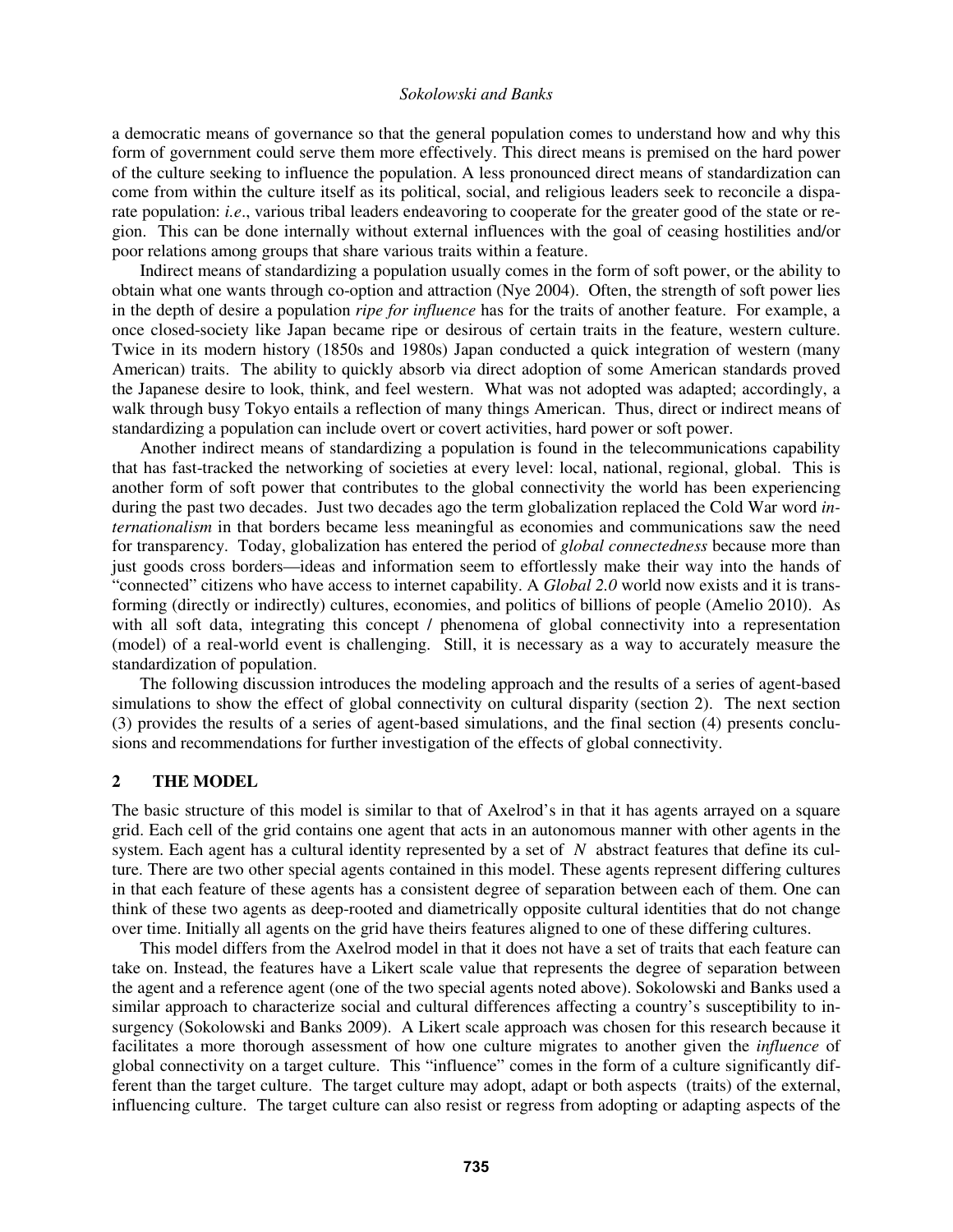influential culture due to interactions with its own culture acting as a push/pull in response to the influencing culture.

Thus, this model endeavors to characterize social influence and global connectivity in the following way:

- 1. Set the value for the degree of global connectivity, *B*. One can interpret this value as the probability that global connectivity has to attract the attention of an agent to an outside culture.
- 2. Set the feature values for each of the two special agents.
- 3. Randomly select an agent on the grid. Call this agent the active agent.
- 4. With probability *B* the active agent interacts with the special agent whose culture is different than its own. This interaction consists of selecting a feature at random and incrementing its value by one such that it moves closer to the special agent's cultural value. This interaction represents a movement towards the culture being represented via global connectivity.
- 5. Calculate the cultural overlap between the active agent and the special agent representing its original culture. The overlap is the ratio of the number of common features between the active agent and its original culture agent to the total number of features.
- 6. With probability equal to the cultural overlap the active agent interacts with its original culture special agent. The interaction consists of selecting a feature at random that has a value different than the special agent and incrementing that value by one such that it moves closer to the special agent's cultural value. This interaction represents the active agent being influenced by how closely it is aligned to its native culture and moving back towards that culture.
- 7. Return to step 3 and repeat for the desired number of events.

To illustrate this procedure consider the following example. Suppose there are two cultures, *U* and *I*, that are diametrically opposite to one another. The special agent representing Culture *U* consists of the feature set [5 5 5 5 5]. The special agent representing Culture *I* has a feature set [1 1 1 1 1]. This indicates that there are five distinct features describing culture with a Likert scale of  $1 - 5$  showing the separation of the features from Culture *U* to culture *I*. Furthermore, Culture *I* is the one that is being influenced by Culture *U* via various global connection means. The agents on the grid have feature values initially set to that of Culture *I*. An active agent is chosen at random and interacts with special agent *U* with probability *B*. The active agent's feature set may then look as follows: [1 2 1 1 1]. The cultural overlap with its native culture would then be eighty percent. The active agent then interacts with special agent *I* with probability of 80%. If this interaction occurs features are selected at random until one that is different from agent *I* is found. In this case the resultant feature set would become [1 1 1 1 1] for the active agent. As this process is repeated an emergent view of how global connectedness causes one culture to migrate towards another culture is created.

Before looking at simulation results for this model it is important to identify a measure that characterizes the migration of one culture towards another. Suppose one of the grid agents had the following feature vector: [3 3 3 3 3]. From a Likert scale interpretation this agent would be equidistant or neutral between the two cultures. If a subsequent interaction causes this agent's feature set to become [3 3 4 3 3] then it would be closer to Culture *U* than its original Culture *I*. That agent would then be considered as having migrated to the new culture. This measure of migration will be used to compute the number of agents that have moved to the new culture. Keep in mind that in subsequent events this agent could migrate back to its original culture as long as it is not completely aligned to the new culture, *i.e*. its feature set is not [5 5 5 5 5].

# **3 THE EFFECT OF GLOBAL CONNECTIVITY**

It is obvious from the above discussion that if global connectivity does not exist, migration will not occur. Thus, the research questions become clear: As the level of global connectivity increases, what will its im-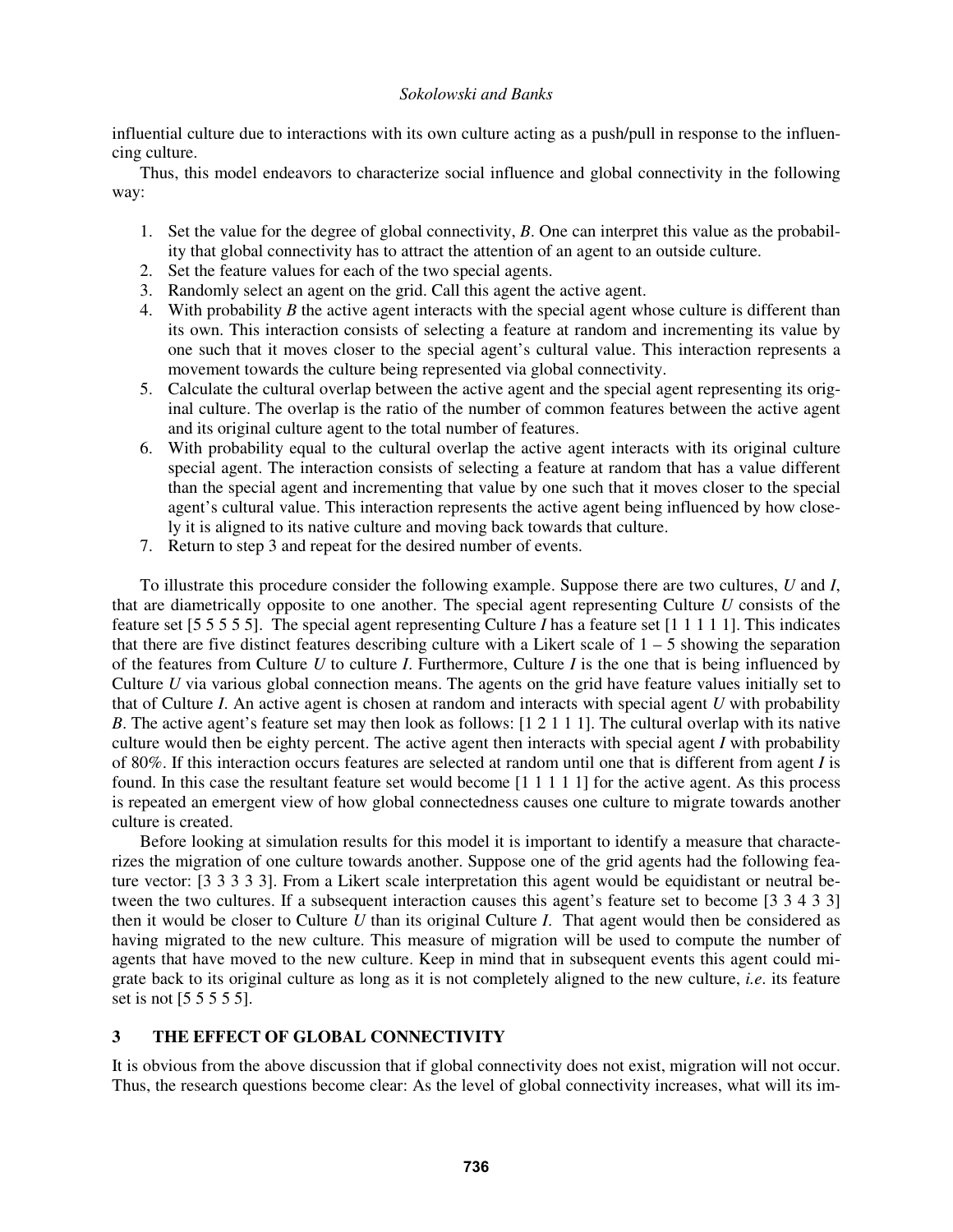pact be on the influenced (ripe) culture? Is there a threshold value where total migration occurs? Do the number of features affect the rate or level of migration?

 To begin to answer these questions it is helpful to examine a single run of the simulation. The run begins with all agents having the same cultural feature values as shown in Figure 1a. As agents begin to interact with the special agents their feature values change. The shades of grey for each agent cell in Figure 1 indicate the level of migration that an agent has towards the other culture. The lighter the shade of grey, the higher the migration level. In the case of this example the higher event counts tend to indicate that migration is increasing over time. However, one cannot tell at this point if any kind of equilibrium condition has been reached. To determine this a systematic investigation of how the various model parameters affect the outcome of the simulation must be done.









(a) At start (b) After 20,000 events



(c) After 40,000 events (d) After 80,000 events

Figure 1: Agents in various stages of migration

Of primary importance in this research is how the level of global connectedness affects cultural change. To investigate this question a simulation was set up using the model described above. A 16 x 16 grid was selected as the test area thus providing 256 cells each containing one agent. The number of features describing each agent's culture was set at 5. Two special agents were instantiated. Agent *U* represented the culture from which global information was being disseminated and was assigned the following set of feature values: [5 5 5 5 5]. Agent *I* represented the culture of which each agent on the grid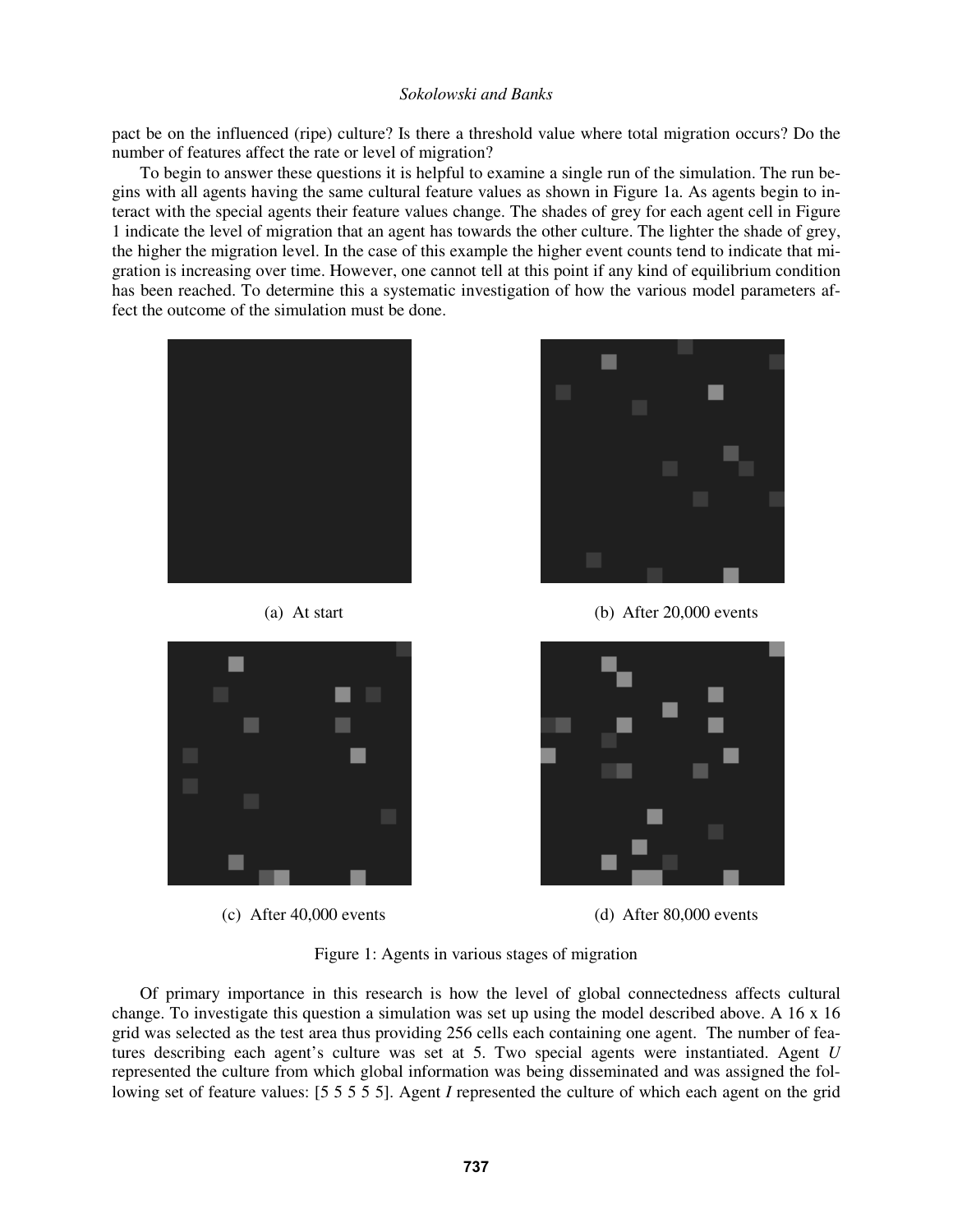originally belonged. This agent and all grid agents were assigned feature values [1 1 1 1 1]. The degree of global connectedness, *B*, was varied from 0.1 to 0.6 and ten runs were conducted for each value of *B*. The average fraction of migration (average number of agents that migrated/total number of agents) was then computed for each of the tested connectedness values. Table 1 provides the results for each global connectedness value. Figure 2 is a plot of these results.

| <b>Degree of Global Connectedness</b> | <b>Fraction of Migration</b> |
|---------------------------------------|------------------------------|
| 0.1                                   |                              |
| 0.2                                   | 0.0066                       |
| 0.25                                  | 0.0266                       |
| 0.3                                   | 0.0758                       |
| 0.4                                   | 0.4031                       |
| 0.5                                   | 0.8484                       |
| ) 6                                   | 0.9926                       |



Figure 2: Plot of Global Connectedness Results

Notable is the fact that significant migration does not begin to occur until the degree of coupling surpasses 30%. At that point migration increases rapidly with almost complete migration taking place near 60% coupling. A somewhat surprising result is that this level of migration is reached with just above a 50% interaction probability even in the presence of a stable culture counteracting the affects of the counter culture.

The second question investigated concerns how the number of features affect the migration fraction for a given degree of coupling. The simulation was set up in a similar manner to that above, *i.e*. a 16 x 16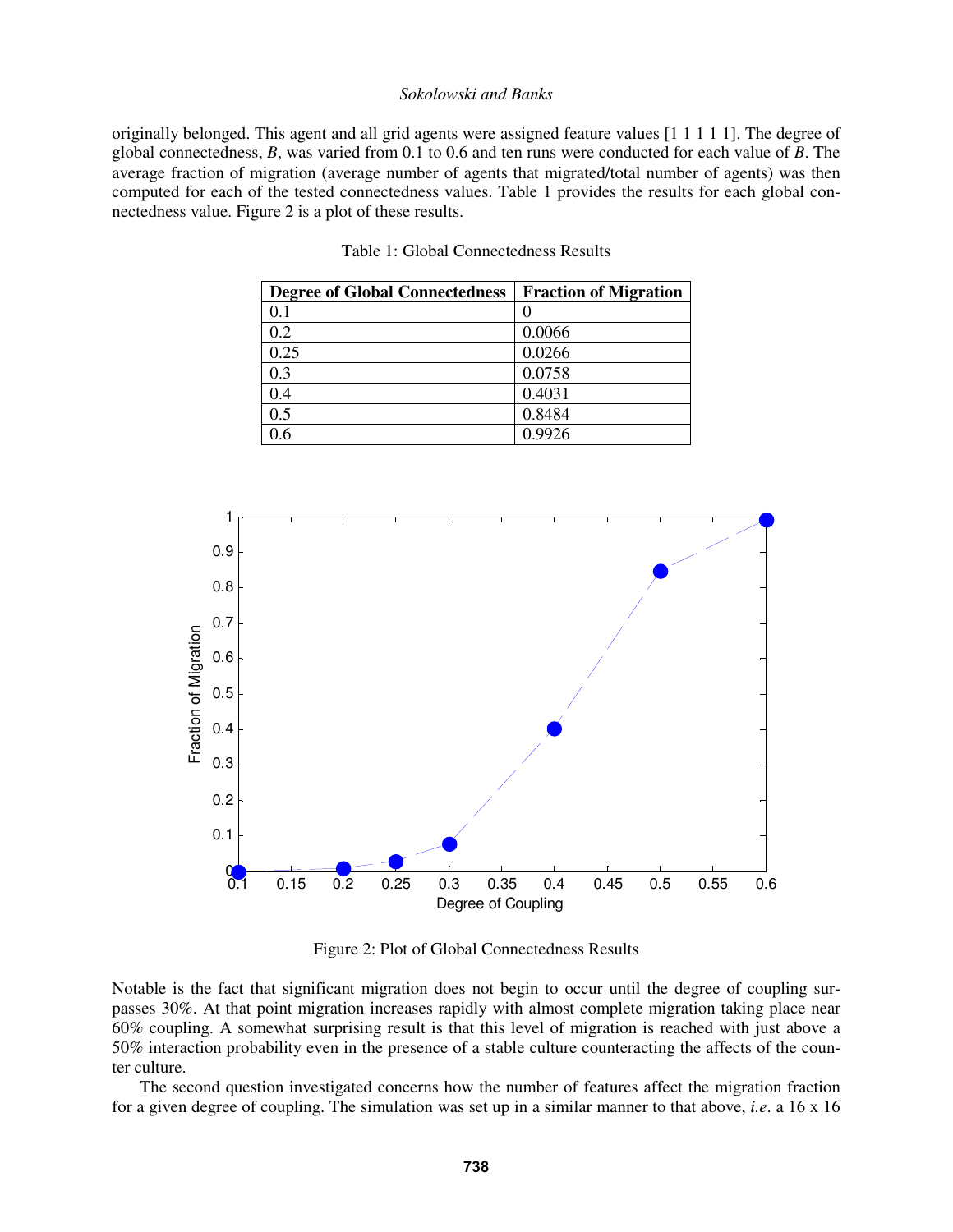grid with the same initial conditions for the special agents. A 0.4 connectedness factor was chosen since that factor provided a reasonable chance of discernment given the relatively large number of migrations that take place at that level. In addition to the initial run of the simulation using 5 features the simulation ran with 6,7,8, and 10 features selected again with 10 runs each. Results of these simulations are provided in Table 2.



Table 2: Migration Fraction vs. Number of Features

Figure 3: Impact of Features on Migration

One can see from these results that as the number of features used to describe a culture increases less migration takes place for a given percentage of connectivity. Intuitively this result was expected because a greater number of feature changes must occur over a given period of time to achieve the same level of migration.

### **4 CONCLUSIONS**

From the results of these runs it is obvious that when more cultural features that characterize agents exist, the less likely it is for their cultures to assimilate. This result is contrary to that of the Gonzalez-Avella model. Their results indicated that when the probability of mass media interaction is large enough,